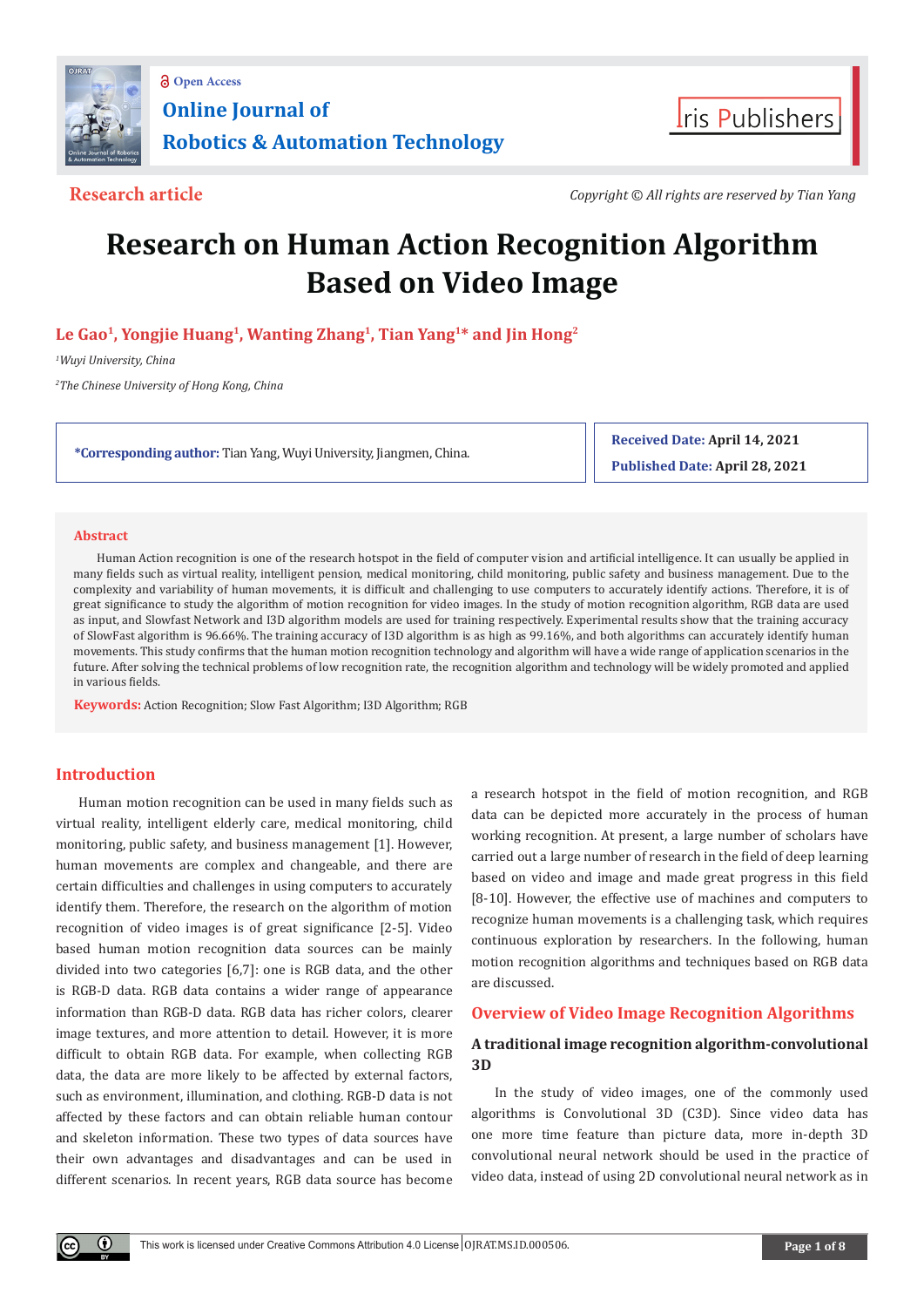the case of picture data. In the study of 2D image and 3D image, the output of 2D convolution is a 2D feature map, while the output of 3D convolution is still a 3D feature ma/formed in space, while the convolution and pooling of the 3D convolutional neural network are operated in space and time. If the size of a video data is a×b×c×d, where a is the number of channels (RGB images are generally 3), b is the number of frames of the video, and c and d are the height and width of each frame respectively. The convolutional kernel and pooled kernel of 3D convolutional neural network are also 3D, that is, extending a dimension from 2D convolutional neural network, so the kernel is e×f×f, where E is the time depth of the kernel, and f×f is the space size of the kernel [11]. Therefore, compared with 2D convolutional neural network, 3D convolutional neural network has better modeling ability of spatial and temporal information, and 3D convolutional neural network is more suitable for processing video data. Figure 1 shows the C3D image recognition model through convolution operation (Figure1).



#### **Long-term recurrent convolutional network (LRCN)**

In the C3D image recognition method, 2D image convolution is converted into 3D image convolution, so that the trained model only has simple time characteristics. In order to solve the problem of gradient explosion or gradient disappearance in longterm memory, the long-term Recurrent Convolutional Network (LRCN) algorithm can be adopted. LRCN algorithm combines the advantages of Recurrent Neural Network (RNN) algorithm and Long Short-Term Memory (LSTM) algorithm, which can extract image features effectively, and then transmit image feature modules to the next module in an orderly and complete manner. In addition, the problem of long-term memory is maintained and the problem of spatial and temporal dimensions of images is well handled. As shown in Figure 2, it is an LRCN algorithm model, which extracts n frames from the research video images, processes them through the convolutional network, and then connects them to the LSTM layer. In the LSTM layer, the predicted categories of n frames are made, and finally the predicted results are calculated according to the weight (Figure 2).



## **Slowfast network algorithm**

The SlowFast Network algorithm is derived from the retinal nervous system of primates. In primate retinal nerves, about 80 percent of the cells operate at low frequencies, used to process spatial detail and color, but are insensitive to rapid changes in things. And about 20 percent of the cells operate at high frequencies to deal with rapid changes. There are two paths in SlowFast Network, one is Slow path and the other is Fast path. The calculation cost of Slow path is about 4 times of that of Fast path. The Fast path takes  $α$  times as many frames as the Slow path, where  $α$  is usually set to 8. Set the time step with  $\tau = \alpha$ , that is, when Slow collects T frames, Fast path collects  $\alpha$ T frames. The number of channels in a Slow path is typically β times the number of channels in a Fast path, and β is usually set to 8. Table 1 shows SlowFast Network algorithm model. In this model, Slow path and Fast path will first extract image characteristic values through convolutional neural Network respectively, and then connect the Slow path and Fast path together through the Resnet model group and finally through the global average pooling layer to output the full connection. In addition, in this model, the Slow path will obtain the data calculated by the Fast path through the lateral connection, calculate with the data of the Slow path itself, and send the data processed by the Fast path to the Slow path through the convolution operation (Table 1).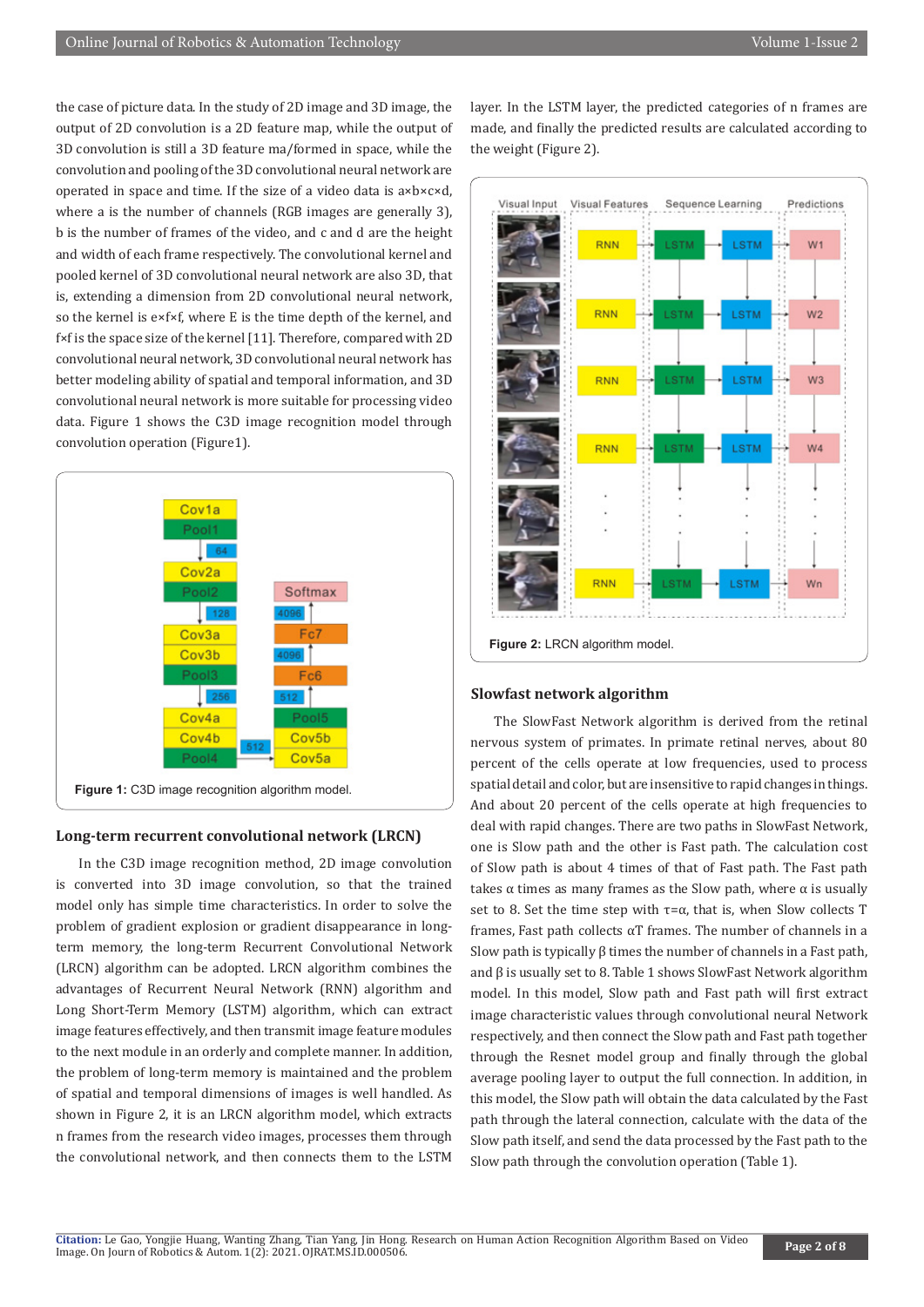**Table 1:** Slow fast Network Algorithm Model 1.

|                                                                             | Slow path                                                                                                                                                                                                | <b>Fast path</b>                                                                                                                                    | <b>Output Size</b>                                         |
|-----------------------------------------------------------------------------|----------------------------------------------------------------------------------------------------------------------------------------------------------------------------------------------------------|-----------------------------------------------------------------------------------------------------------------------------------------------------|------------------------------------------------------------|
| Conv1                                                                       | $1\times7^2$ , $\epsilon$<br>stride 1,2,2                                                                                                                                                                | $5 \times 7^2,8$<br>stride 1,2,2                                                                                                                    | slow: $4 \times 112^2$<br>fast: $3 \times 112^2$           |
| Pool1                                                                       | $1\times3^2$ , max<br>stride 1,2,2                                                                                                                                                                       | $1\times3^2$ , max<br>stride 1,2,2                                                                                                                  | slow: $4 \times 6^{-2}$<br>fast: $3 \times 5^{-2}$         |
| Res2                                                                        | $\begin{bmatrix} 1 \times 1^2, 64 \\ 1 \times 3^2, 64 \\ 1 \times 1^2, 256 \end{bmatrix} \times 3$                                                                                                       | $\left  \begin{array}{c} 3 \times I^2, 8 \end{array} \right $<br>$\left \left \left \frac{I\times3^2,8}{I\times1^2,32}\right \times3\right \right $ | slow: $4 \times 6^{-2}$<br>fast: $3 \times 5$ <sup>2</sup> |
| Res3                                                                        | $1 \times 1^2, 128$<br>$\left \frac{1\times3^2,128}{1\times1^2,512}\right \times4$                                                                                                                       | $3 \times 1^2, 16$<br>$\left \frac{1\times3^2,16}{1\times1^2,64}\right \times4$                                                                     | slow: $4 \times 8^{-2}$<br>fast: $3 \times 8$ <sup>2</sup> |
| Res4                                                                        | $\begin{bmatrix} 3 \times 1^2, 256 \\ 1 \times 3^2, 256 \\ 1 \times 1^2, 1024 \end{bmatrix} \times 6$ $\begin{bmatrix} 3 \times 1^2, 32 \\ 1 \times 3^2, 32 \\ 1 \times 1^2, 128 \end{bmatrix} \times 6$ | $\left[\right.3\times1^{2},32\left.\right]$                                                                                                         | slow: $4 \times 4^{2}$<br>fast: $3 \times 4^2$             |
| Res5                                                                        | $\begin{bmatrix} 3 \times 1^2, 512 \\ 1 \times 3^2, 512 \\ 1 \times 1^2, 2048 \end{bmatrix} \times 3 \begin{bmatrix} 3 \times 1^2, 64 \\ 1 \times 3^2, 64 \\ 1 \times 1^2, 256 \end{bmatrix} \times 3$   |                                                                                                                                                     | slow: $4 \times 7^2$<br>fast: $3 \times 7^2$               |
| Global even pooling layer, connecting two paths, fully connected<br>output. |                                                                                                                                                                                                          |                                                                                                                                                     |                                                            |

**Table 2:** Comparison of Experimental Results.

|                          | <b>Slow Fast Network</b> | 13d    |
|--------------------------|--------------------------|--------|
| The loss of entropy      | 0.11                     | 0.015  |
| Accuracy of training set | 96.66%                   | 99.16% |
| Accuracy of test set     | 80%                      | 90%    |

# **Inflated 3D convnets algorithm**

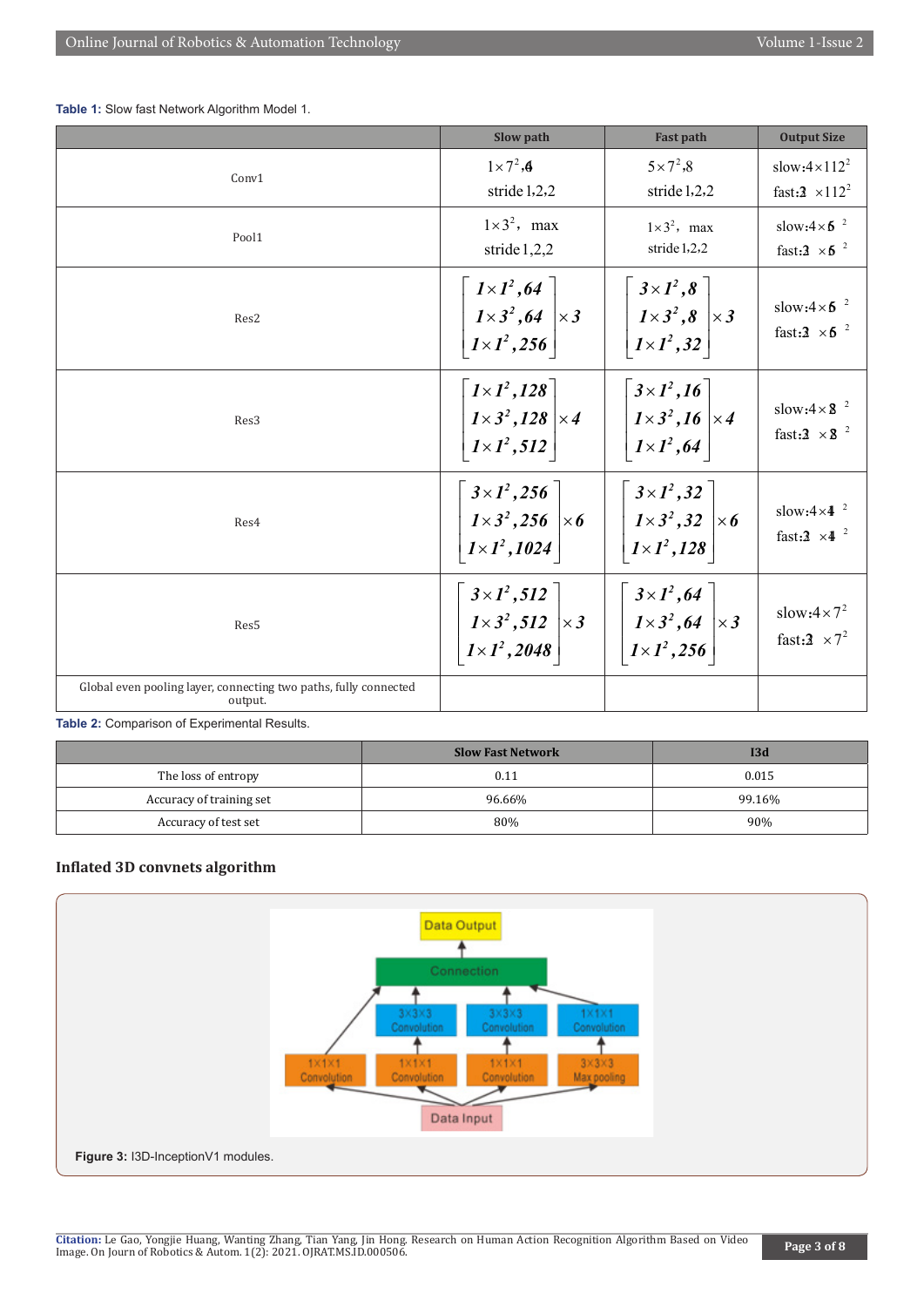

Inflated 3D ConvNets model is expanded from 2DCNN Invection-V1. I3D can convert from 2D to 3D using parameters pretrained on an ImageNet, and apply parameters learned using a 2D filter to a 3D filter. The experimental results show that the I3D model achieves very good results on all standard data sets. Figure 3 shows the I3D-InceptionV1 module. The input image data is convoluted and parallel calculated, and then the calculated results are connected and output. Figure 5 is an upgrade on the basis of the i3D-InceptionV1 module. The input video image is first processed through multiple convolution layers and two or more Inception modules, then processed through the global average pooling layer and finally entered into the full connection layer (Figure 3 & 4).

# **Data Preprocessing**

The experiments and research in this paper are carried out in the Institute of Bluedon Information Security, Wuyi University. The computer operating system is Linux, two GPU graphics cards are used, the model is GTX3090, and data set BL004 is used for training and testing. The video images of BL004 data set are from iQIYI and Tencent video platforms, and it contains 100 video data in total, including 30 groups of actions, and each type of action is composed of 10 people's videos.

Before the experiment began, the first step was to preprocess the BL004 data set with a unified resolution of 256×256 and the length of each video was cut into 5 seconds. Step 2: Divide the video data into four groups of actions: sitting, falling, walking and standing up. Put the four groups of actions into four folders respectively, and assign labels to each group of actions, that is, 0,1,2,3 respectively represent sitting, falling, walking and standing up; Step 3: Write a program language to extract the required frames of the experimental test from each video; Step 4: Perform the following processing for each frame image: a. Corner clipping and multi-scale clipping to obtain a 224×224 image. B. Make a random horizontal flip with a probability of 0.5. C. Normalization of values. D. Attach a specific label to each video. Figure 5 is the effect diagram after data processing, Figure 6abc is the data before data processing, and Figure 5ABC is the data after data processing. After the data is processed, every frame is cropped, flipped, and the values range from 0-255, to 0-1.

# **Experiment**

After comprehensive analysis, this study mainly uses Slowfast Network algorithm and I3D algorithm to compare and discuss.



#### **Experiment of slowfast network algorithm**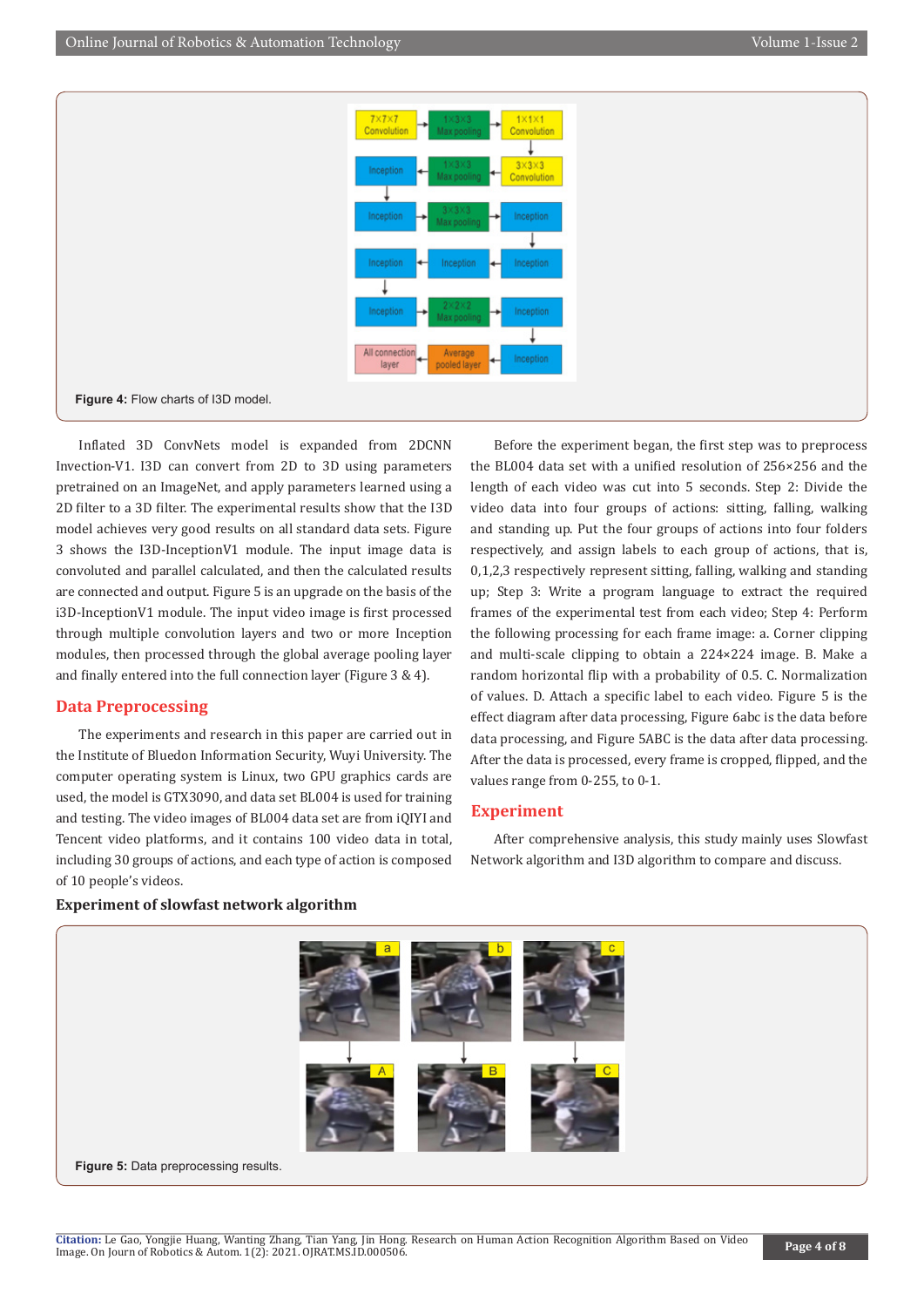In the Slowfast Network algorithm model, the Resnet50 module contains three convolution layers: 1×1, 3×3 and 1×1 spatial dimension convolution layer (Figure 5).

The 1×1 convolution kernel is to change the number of channels, and the 3×3 convolution kernel is to change the dimension size of the step, and the eigenvalue can be further learned. In the time dimension, the filling value and stride size can be changed to ensure that the time dimension size remains the same. The algorithm goes through the normalization layer after each convolution, and finally activates the function through rule. In the side connection convolution layer in the algorithm model, a 5×1×1 convolution kernel is first passed with a step of 8×1×1 and filled with 2×0×0. Then it goes through the normalization layer and activates the function through the Rule.

The specific steps of the experiment are as follows:

Step 1: Save the preprocessed pictures into the library. Slow path takes 4 frames, Fast path takes 32 frames, each frame is 224×224 feature image size, the number of channels is 3. The size of input data for Slow path is 3×4×224×224, and the size of input data for Fast path is 3×32×224×224, which are then input into the neural network for training.

• Step 2: Convolved the trained data through the convolution layer, then through the normalization layer and rule activation function, and finally through the maximum pooling layer. The size of output data of the Fast path is 8×32×56×56, and the output results of the Fast path are transmitted to the Slow path through the side connection, and the size of output data through the Slow path is 80×4×56×56.

Step 3: Transfer the video data of the previous step through three Resnet50 modules, and then the output data size of FAST path is 32×32×56×56. Transfer the output results of FAST to the Slow path through the side connection, and finally the output data size of the Slow path is 320×4×56×56.

Step 4: Pass the video data of the previous step through four Resnet50 modules. The output data size of the Fast path is 64×32×28×28. The output result of FAST is transmitted to the Slow path through the side connection, and the final output data size of the Slow path is 640×4×28×28.

Step 5: Pass the video data of the previous step through three Resnet50 modules. The output data size of the Fast path is 128×32×14×14. The output result of FAST is transmitted to the Slow path through the side connection, and the final output data size of the Slow path is 1280×4×14×14.

Step 6: Pass the video data of the previous step through three Resnet50 modules. The output data size of the Fast path is 256×32×7×7. The output result of FAST is transmitted to the Slow path through the side connection, and the final output data size of the Slow path is 2048×4×112×112.

• Step 7: Put the output results of both FAST path and SLOW path through the global average maximum pooling layer.

Step 8: Connect the output results of the Fast path and the Slow path and discard them with a probability of 0.5.

Step 9: Put the result of the previous step through the full connection layer with the number of output channels being 4 and use softmax to output the result (Figure 6).

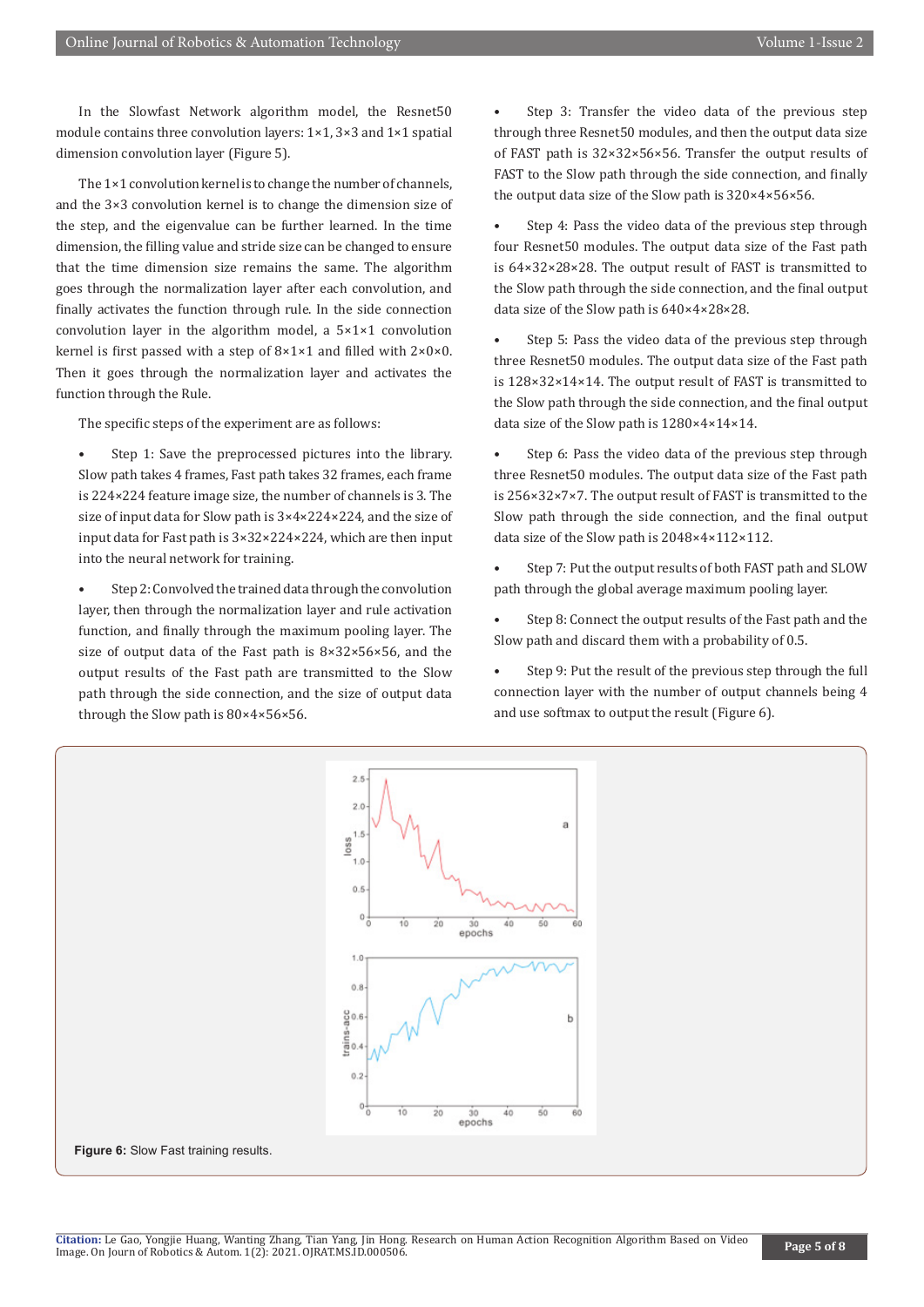The experimental results of the training set of Slowfast Network experiment are shown in Figure 7. With the increase of training times, the entropy loss is decreased, and the accuracy of prediction is increased. The entropy loss in Figure 6a is stable at about 0.11. The accuracy of the predicted results in Figure 6b was above 95%, with the highest reaching 96.66%. Figure 7 shows the experimental results of the test set. Its accuracy stability is not high, but the accuracy rate is improving in general, and the final accuracy rate reaches more than 80%. In summary, the experimental results

of the training set and the test set show that the loss entropy and prediction accuracy of the training set are gradually stable after 40 times, and the accuracy of the test set is also gradually stable after 55 times. The accuracy of the training set was 96.66%, and the accuracy of the test set was more than 80%. The experimental results show that the model trained by this algorithm has a more accurate ability to recognize the action data and can effectively classify different action behaviors (Figure 7).



#### **I3D algorithm experiment**

To better verify the performance of the motion recognition algorithm, the BL004 data set in this study was experimented with I3D algorithm, and the reliability of the I3D algorithm and the Slowfast Network algorithm were compared and analyzed. Fourstep parallel computation is carried out in the InceptionV1 module of the I3D algorithm model:

- The first part passes through the convolution layer whose convolution kernel is 1.
- The second part passes through the convolution kernel whose convolution kernel is 1, and then through the convolution layer whose convolution kernel is 3.
- The third part passes through the convolution kernel whose convolution kernel is 1, and then passes through the convolution layer whose convolution kernel is 3.
- In the fourth part, the maximum pooling layer with size 3, step 1 and filling 1 is passed, and the convolution kernel with convolution kernel 1 is passed; Finally, all the output channels of the above 4 parts are merged.
- The specific experimental steps of I3D algorithm are as follows:
- Step 1: 20 frames are taken from the pre-processed video image, and the size of each frame's feature image is 224×224.

The 20×224×224 data was taken as the input data, the number of channels was defined as 3, and the data was input into the neural network for training.

- Step 2: Spread the trained data to the convolution layer with convolution kernel 7, step length 2 and fill 3. The output data size is 10×112×112 and the number of channels is 64. The output data were then maximized by pooling with size (1,3,3), step (1,2,2) and filling (0,1,1), and 64 characteristic video images of 10×56×56 were obtained.
- Step 3: Propagate the video image in the previous step to the convolution layer with convolution kernel 1 for processing. Then the second processing is carried out through the convolution layer whose convolution kernel is 3 and filled with 1. The output data is then maximized by pooling with size (1,3,3), step (1,2,2), and fill (0,1,1). Finally, 192 10×28×28 feature videos were obtained.
- Step 4: Transfer the feature video of the previous step through two InceptionV1 modules and output the feature video of 10×28×28.
- Step 5: Transfer the feature video in the previous step to the maximum pooling layer, the size of the pooling layer is 3, the step is 2, and the filling is 1. In this step, 480 feature videos of 5×14×14 will be output.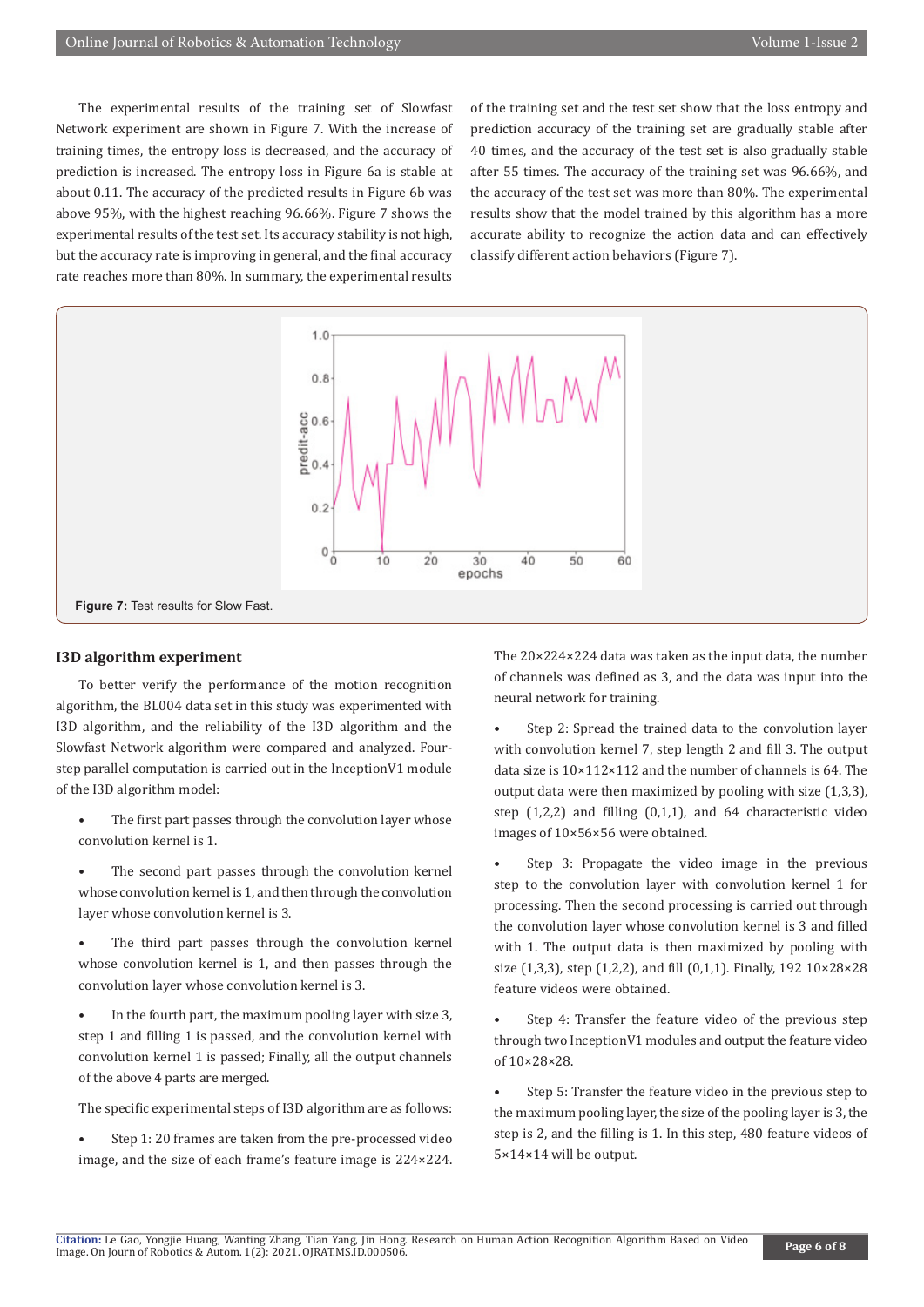- Step 6: Transfer the feature video of the previous step through five InceptionV1 modules, and output 832 feature videos of 5×14×14.
- Step 7: Transfer the feature video in the previous step to the maximum pooling layer, and the size of the pooling layer is 2 and the step length is 2. This step will output 832 2×7×7 feature videos.
- Step 8: Transfer the feature video in the previous step through two InceptionV1 modules, and output 1024 feature videos of 2×7×7.
- Step 9: Propagate the feature video in the previous step to the global average pooling layer and discard it with a probability of 0.5.
- Step 10: The above data is output through the full connection layer with 4 channels, and Softmax is used for output.

The experimental results of the training set of the I3D experiment are shown in Figure 8. With the increase of the training times, the entropy loss is continuously reduced, and the accuracy of the prediction is continuously increased. The entropy loss in Figure 8a is stable at about 0.015. The accuracy of the predicted results in Fig. 9b was more than 95%, and the highest was 99.16%. Figure 9 shows the experimental results of the test set. Its accuracy stability is not high, but the overall accuracy rate is constantly improving, and the final accuracy rate reaches more than 90%. In summary, the experimental results of the training set and the test set show

that the loss entropy of the training set and the prediction accuracy gradually leveled off after 25 times, and the accuracy of the test set also leveled off after 25 times. The accuracy of the training set is 99.16%, and the accuracy of the test set is over 90%. The experimental results show that the model trained by this algorithm has a more accurate ability to recognize the action data and can effectively classify different action behaviors.

#### **Analysis and Discussion**

In order to improve the accuracy of human action recognition in complex scenes, a variety of algorithms are studied based on public video image data in this paper. Experiments show that the accuracy of both SlowFast method and I3D method can reach more than 96% on human motion data, and the system can recognize human motion accurately, which verifies the feasibility and effectiveness of the proposed algorithms. As shown in Table 2, the entropy loss of calculation results of SlowFast is 10 times that of I3D, and the accuracy of training set is about 2.5% lower than that of I3D, and the accuracy of test set is about 10% lower. In addition, the calculation time of SlowFast is about 1.7 times that of I3D. In conclusion, the experimental results of I3D on this training set are better than that of Slow Fast.

# **Conclusion**

The human motion recognition technology and algorithm will have a wide range of application scenarios in the future. After solving the technical problems of low recognition rate, the recognition algorithm and technology will be widely promoted and applied in various fields (Figure 8 & 9).



#### **Figure 8:** I3D training results.